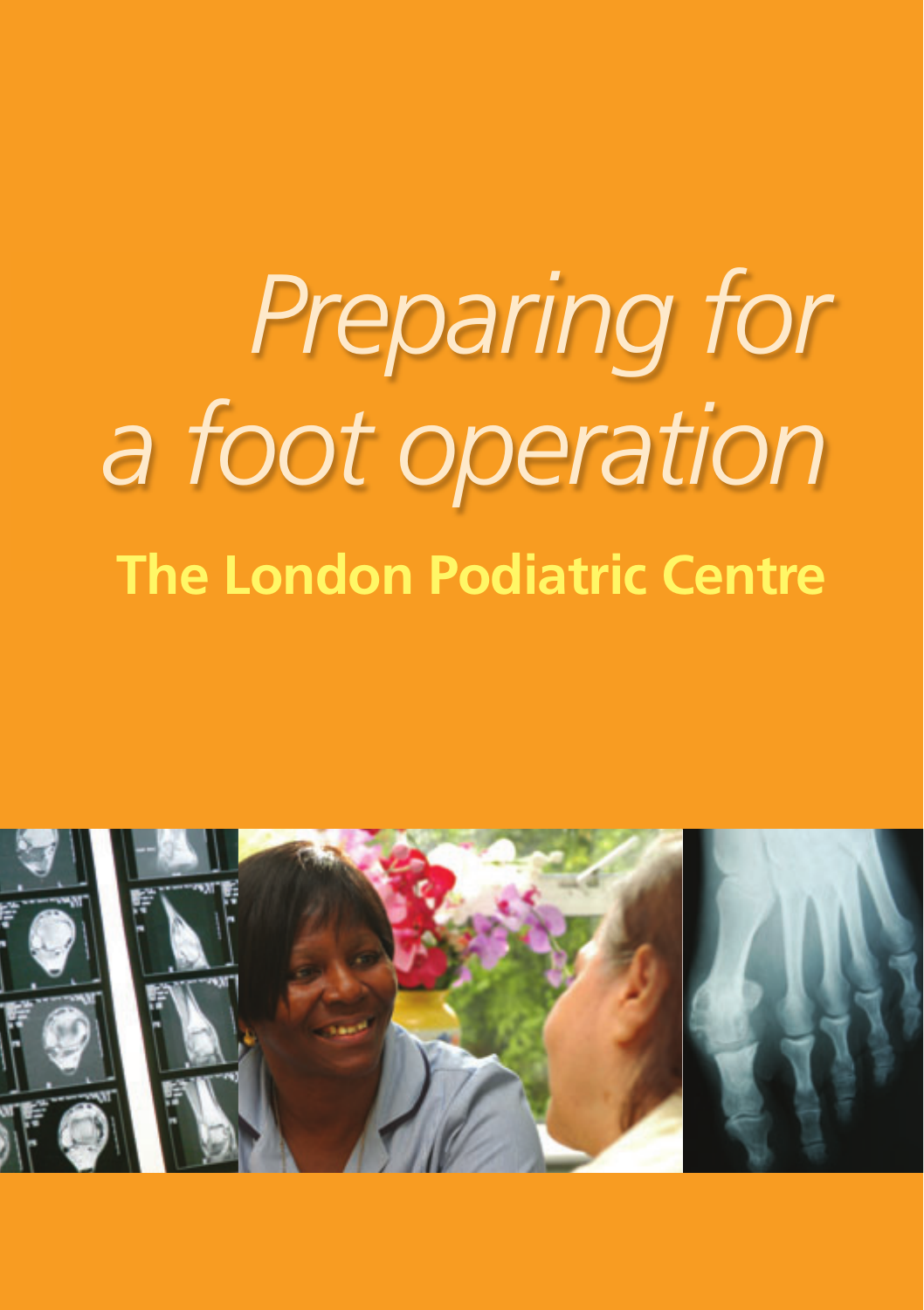**You are coming into our Centre for an operation on your foot or feet.** 

**This booklet has been designed to provide you with some information about your operation, your care whilst with us, and what to expect when you arrive in the Centre.** 

**We would ask you to take the time to read it. More specific information about your treatment will be given to you by members of the podiatric surgery team you meet.**

Most foot surgery can be done as a "day case operation" which means that you are able to go home the same day. You will need a fit and responsible adult to stay with you for at least three days after your operation. The amount of help patients need after surgery varies a great deal. We would urge you to make sure you fully understand the impact of your proposed surgery by discussing this with one of the podiatric surgical team.

#### **1. What do I need to do before I come in for my operation?**

- check your appointment letter to make sure you know what time to arrive and where to go
- you will receive a form which must be signed and returned before the date of your surgery. This confirms that you have read and understood all the information you have been given regarding your operation. Surgery cannot proceed unless this form has been returned to us
- bathe or shower one hour before arrival. Please wear clean hosiery and do not wear sandals
- cut your toenails and clean under the nails well the day before surgery
- remove all nail polish from hands and feet
- remove jewellery
- wear loose clothing as a large dressing and a surgical shoe will be applied after the operation
- bring with you a clean pair of shorts and a t-shirt that have not been worn outside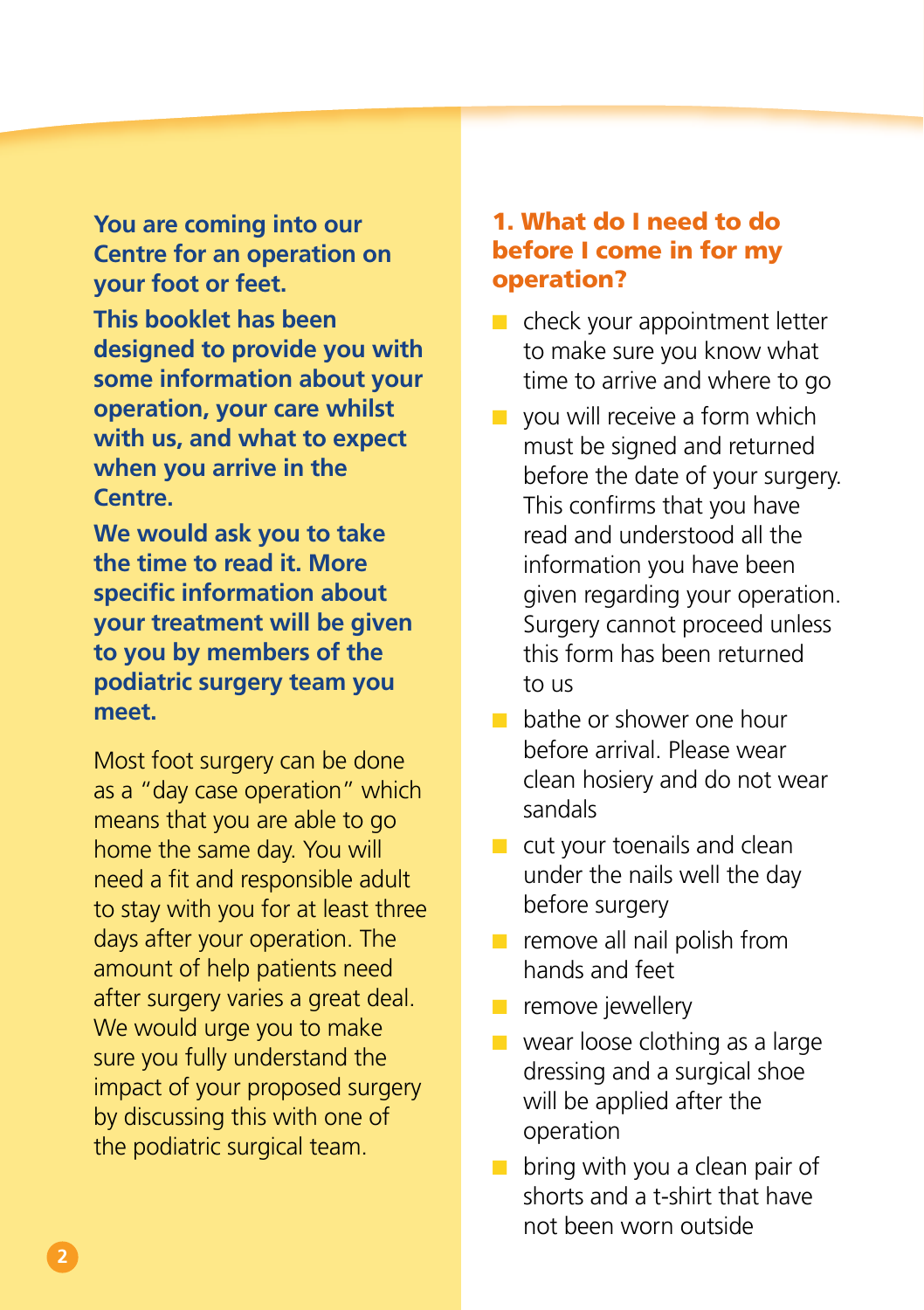- you may bring along a personal stereo player with headphones or a book to read
- bring any regular medication with you
- do not put any cream on your feet
- bring asthma inhalers to take into surgery if you wear them
- bring glasses or hearing aids if you use them and inform the surgeon if you wear dentures
- do not smoke or drink alcohol for at least 48 hours before and after your surgery
- please make sure you arrange transport to and from the daysurgery unit.
- once home, it is important for you to have a fit and responsible adult staying with you for at least three days after your operation
- you should arrange the recommended period of rest for after your operation as advised by your podiatric surgeon
- if you are under 16 years of age you must have a parent or legal guardian accompany you to all your appointments



- if you will need to take your regular pre-prescribed medication during your time in the department, or may have need of an inhaler or angina spray or epipen; please remember to bring these with you
- if you have been advised to arrange any tablets / medicines by your podiatric surgeon remember to obtain these prior to your operation. If you have been asked to obtain these from your own doctor please arrange this well in advance
- take any prescribed medicines as normal unless you have been told differently and remember to bring all medication with you that you may need whilst in hospital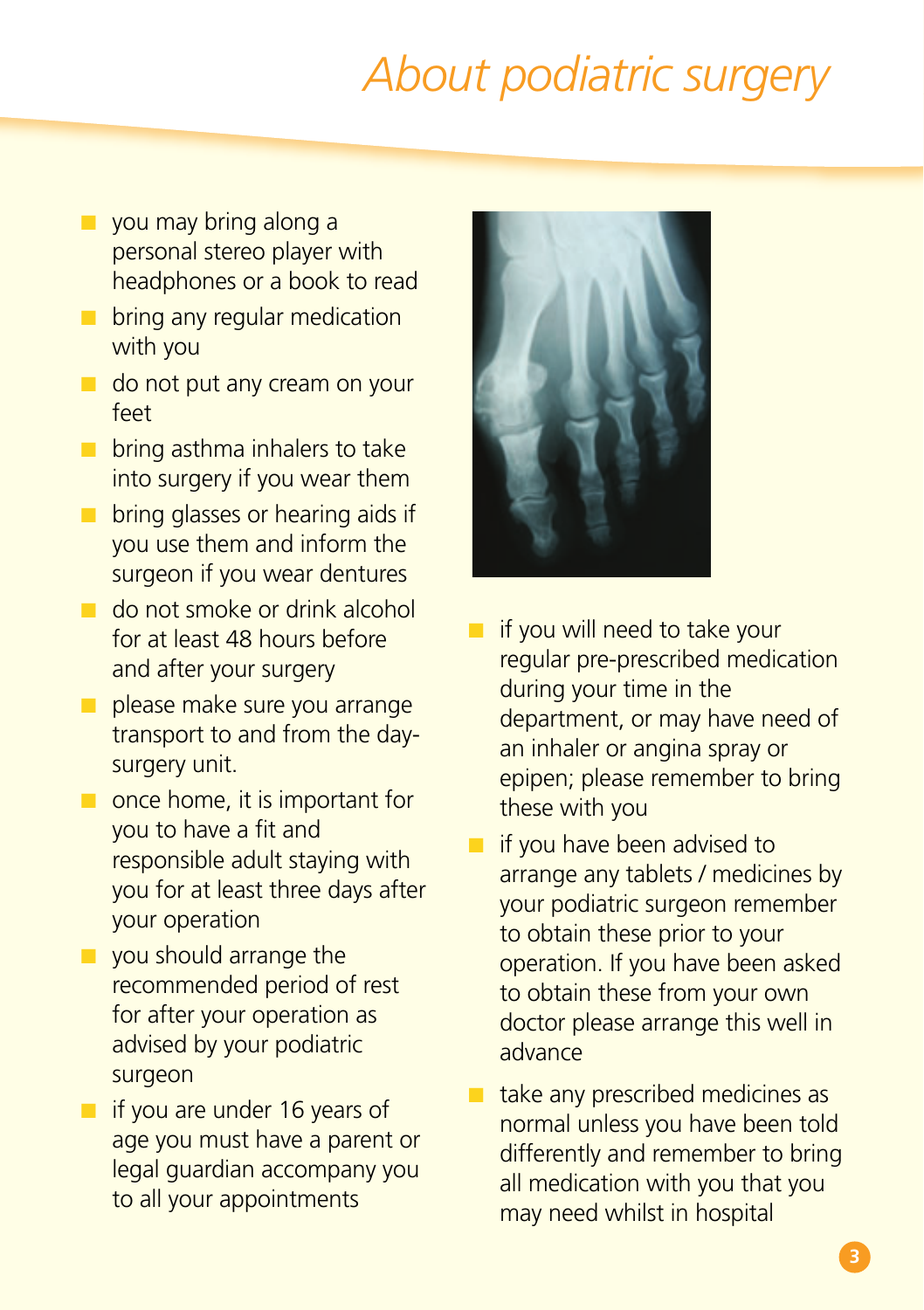■ read any additional information you may be given regarding your admission for surgery.

#### **2. Do I have a choice with regard to my anaesthetic for foot surgery?**

Foot surgery can be undertaken using a number of types of anaesthetic,

These are:

- Local anaesthetic
- Local anaesthetic + sedation
- Spinal anaesthetic
- General anaesthetic

Only local anaesthetic is available at The London Podiatry Centre. Patients who require sedation or general anaesthesia are generally treated at one of the major hospitals where Mr McCulloch consults.

Not all of these types of anaesthetic may be suitable for you. You should discuss your preferences with one of the surgical team during your visits to the department.

#### *Local anaesthetic*

Local anaesthetic means you can be awake during your operation though your foot will be numb

and the operation will be screened away from you. You will be able to listen to music or read whilst your operation is done.

Many patients choose to have their foot operation using a local anaesthetic. Sometimes it is necessary to give you additional local anaesthetic during your surgery (about four cases per 100).

#### *Local anaesthetic with sedation*

Sedation normally requires an anaesthetist to be present to administer a sedative through a small needle placed in a vein in the back of the hand. Sedation usually has the benefit of reducing anxiety during the operation. You will not be able to eat or drink for approximately 6-8 hours prior to your surgery.

#### *General anaesthetic*

With a general anaesthetic you are put to sleep though you will still require a local anaesthetic (this is usually given once you are asleep). Some patients can feel sick when they wake-up. You will not be able to eat or drink for approximately six to eight hours prior to your surgery.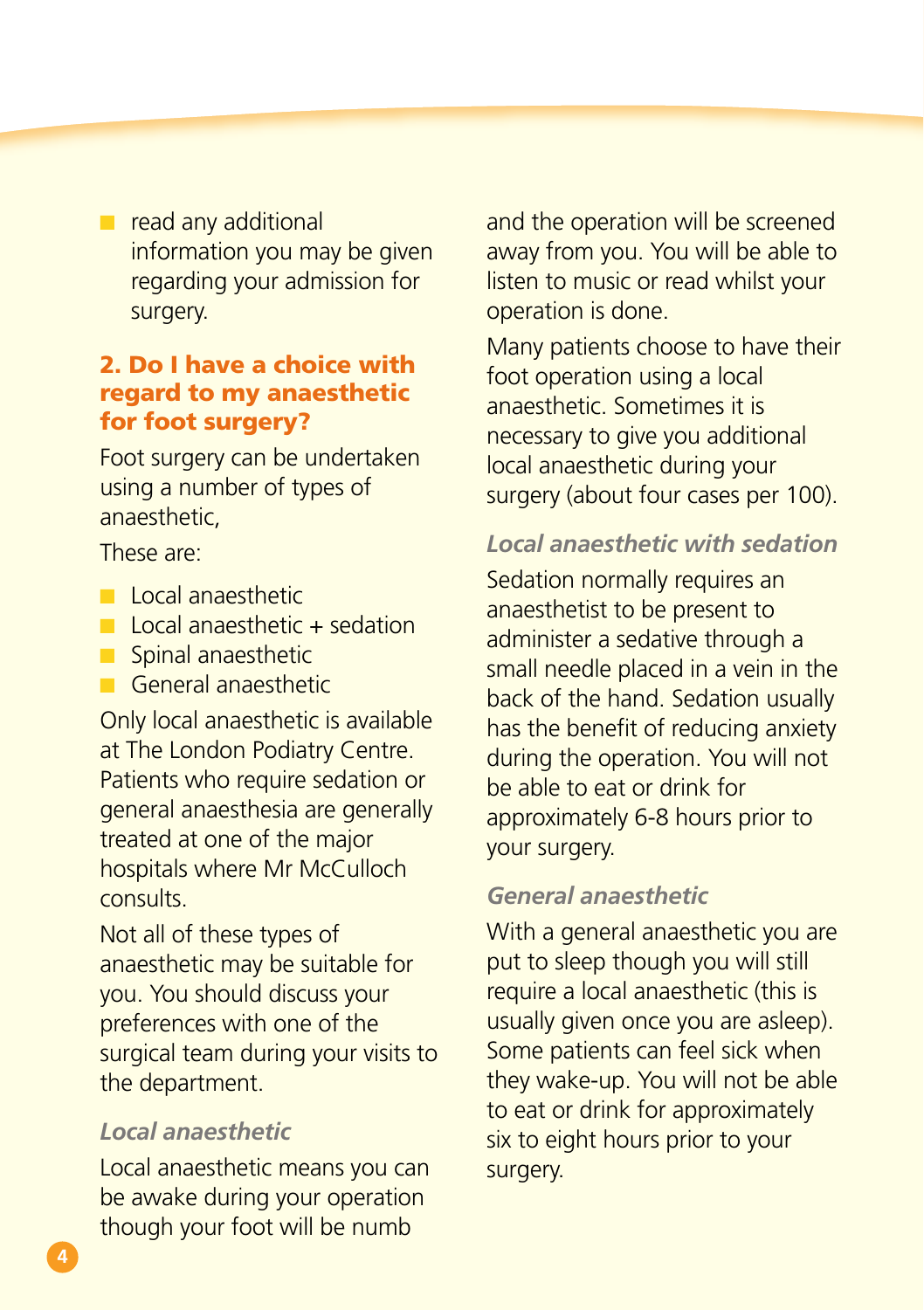#### **3. So can I eat and drink as usual before my operation?**

If your surgery is going to be undertaken using a local anaesthetic only, then you are able to eat and drink as normal. If your surgery is planned under general anaesthetic or using sedation then you should not eat or drink for six hours prior to your operation. This will be discussed with you prior to your surgery. If you have any questions about this, please speak to one of the podiatric surgical team.

#### **4. What will happen on the day of my operation?**

- you will be asked to come in to the hospital / day-surgery unit on the day of your operation
- when you arrive you will be welcomed by one of the team who will escort you to the admission area where you may be asked to change into a theatre gown
- your consent form will be checked by one of the podiatric surgery team and the proposed operation re-explained. This is an opportunity for you to ask further questions
- you may be asked more questions about your health and have your blood pressure checked
- the operation site will be clearly marked by drawing on your foot/leg
- if you are going to be provided with crutches after your surgery, you will be shown how to use these either before or after your operation
- if you are having a local anaesthetic this will be given before you are taken to theatre. If you are having general anaesthetic, the anaesthetist will come and see you before your operation.
- your local anaesthetic will be checked for effectiveness by one of the team before you are taken into theatre
- when the team is ready, you will be taken into the operating theatre for your surgery
- your foot will be cleaned with surgical scrub and sterile sheets will be placed around the area
- your local anaesthetic will be re-checked to make sure the area of your foot is fully numb
- a tourniquet (like a blood pressure cuff around your ankle) may be used during your operation. This may be uncomfortable for a short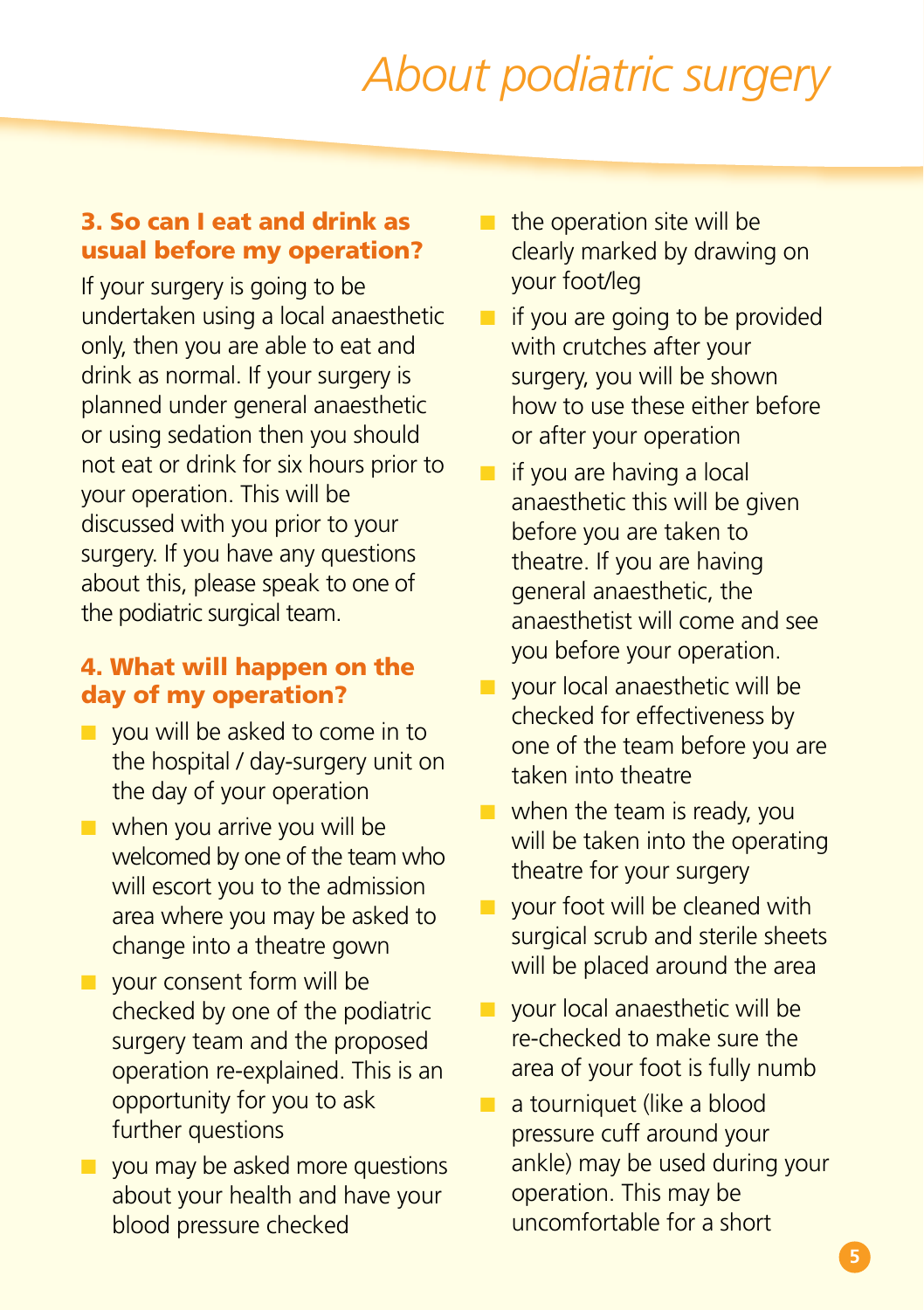while until your ankle tissues adjust, but most people find it quite acceptable after about five minutes

■ after your operation your foot will be bandaged up carefully and you will be transferred back to a recovery area.

#### **5. What will happen after I have my operation?**

- you will be transferred from theatre to a recovery area
- one of the team will make sure that you are comfortable and check your dressing
- it is usual for you to be monitored for about 15-30 minutes after your operation, this varies depending on what operation(s) you have had done and the type of anaesthetic. You may be offered a drink and something to eat
- a special post-operative shoe or boot (or sometimes a cast) will be applied to the foot
- one of the team will check you are pain-free, read through and explain your postoperative instructions, including any contact numbers to use in case of a problem

■ you will be discharged home with your escort (who must be a responsible adult). A copy of your discharge form will be provided.

#### **6. Will I be in a cast after surgery or have to use crutches?**

This will depend on the type of operation you have had. You will be told beforehand if crutches or a cast are required following your operation. You will be shown how to safely use crutches if these are necessary.

#### **7. What happens if I have a problem after my operation?**

You will be provided with an advice sheet to take home after your operation detailing your postoperative instructions, and useful information

#### **8. What will I wear on my foot after my operation?**

Where required we provide patients with a special postoperative shoe which is designed to accommodate the bandages over the foot.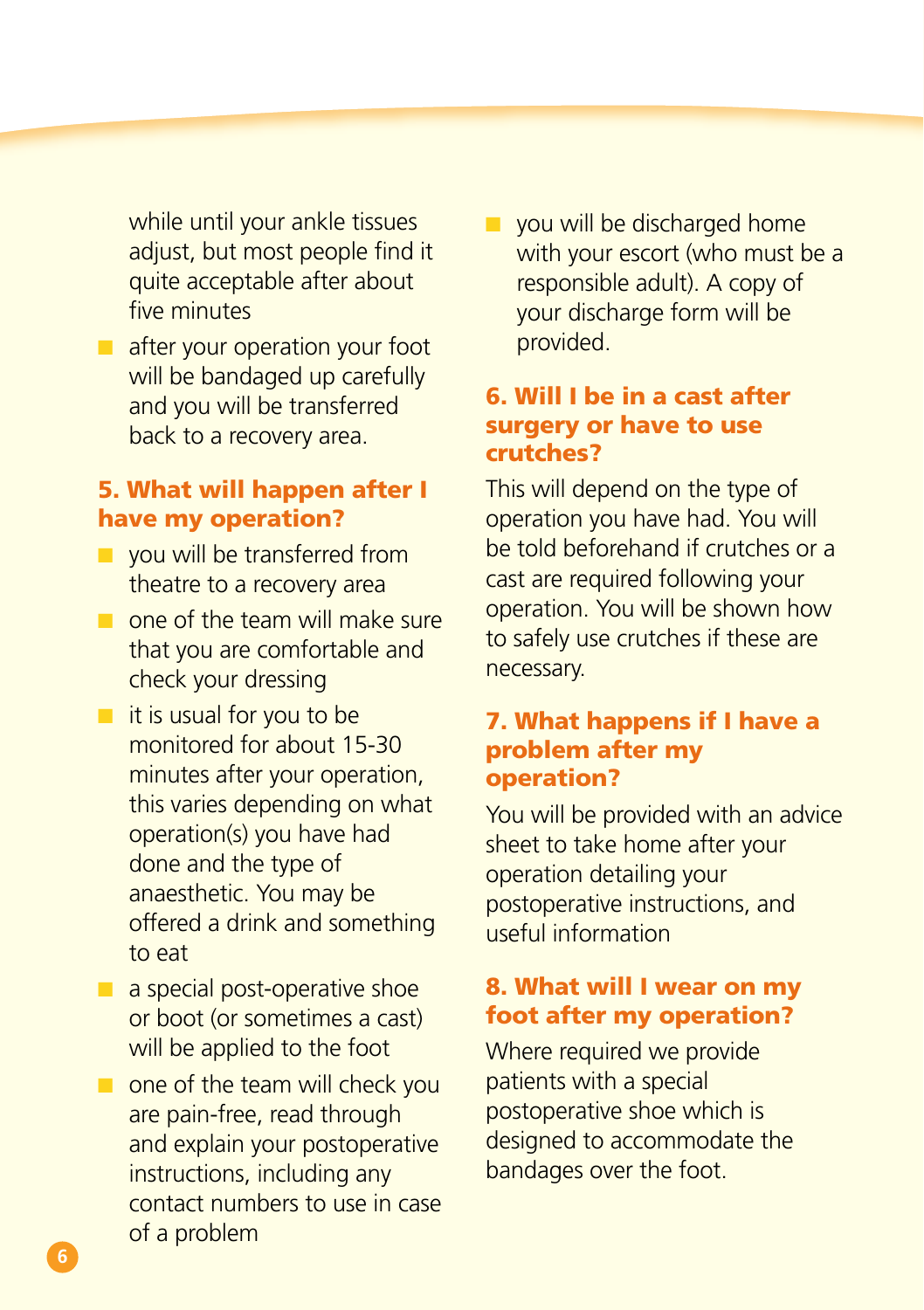#### **9. Contact numbers to use in case of a problem**

If there is any bleeding or pain, please contact the Centre on the three numbers provided. Call each of the three numbers until you have had a reply. If you have not had a reply within the hour, then please contact your GP or accident and emergency.

#### **10. Will I need to take time off work after my surgery?**

You are advised to rest after surgery. The amount of time required varies according to the type of operation and your own circumstances. Please refer to the specific operation information leaflet provided by your podiatric surgeon or ask one of the clinic staff.

#### **11. Will I have to back to hospital / clinic after my surgery?**

The arrangements for follow-up after podiatric surgery will vary but usually takes place at The London Podiatry Centre. You will be informed of what to expect before your operation. In most cases you will be reviewed by one the podiatric surgery team following your operation.

#### **11. Who is who?**

Your treatment / surgery will be undertaken or supervised by a podiatric surgeon who is a Fellow of the Faculty of Surgery (College of Podiatrists). Podiatric surgeons are not registered medical practitioners (medical doctors), but are non-medical specialists in the surgical and non-surgical management of problems of the foot and associated structures.

#### *Titles:*

The podiatric surgical team may consist of several different professionals all dedicated to the success of your surgery, this includes:

#### *Podiatrist:*

Is a clinician who has studied for three years to obtain a degree in podiatric medicine and registration with the Health Professions Council. Podiatrists are independent clinicians, qualified to diagnose and treat foot problems.

Podiatrists may specialise in particular areas of work e.g. the care of the diabetic patient or sports medicine. With the exception of nail surgery, podiatrists undertake the treatment of foot problems by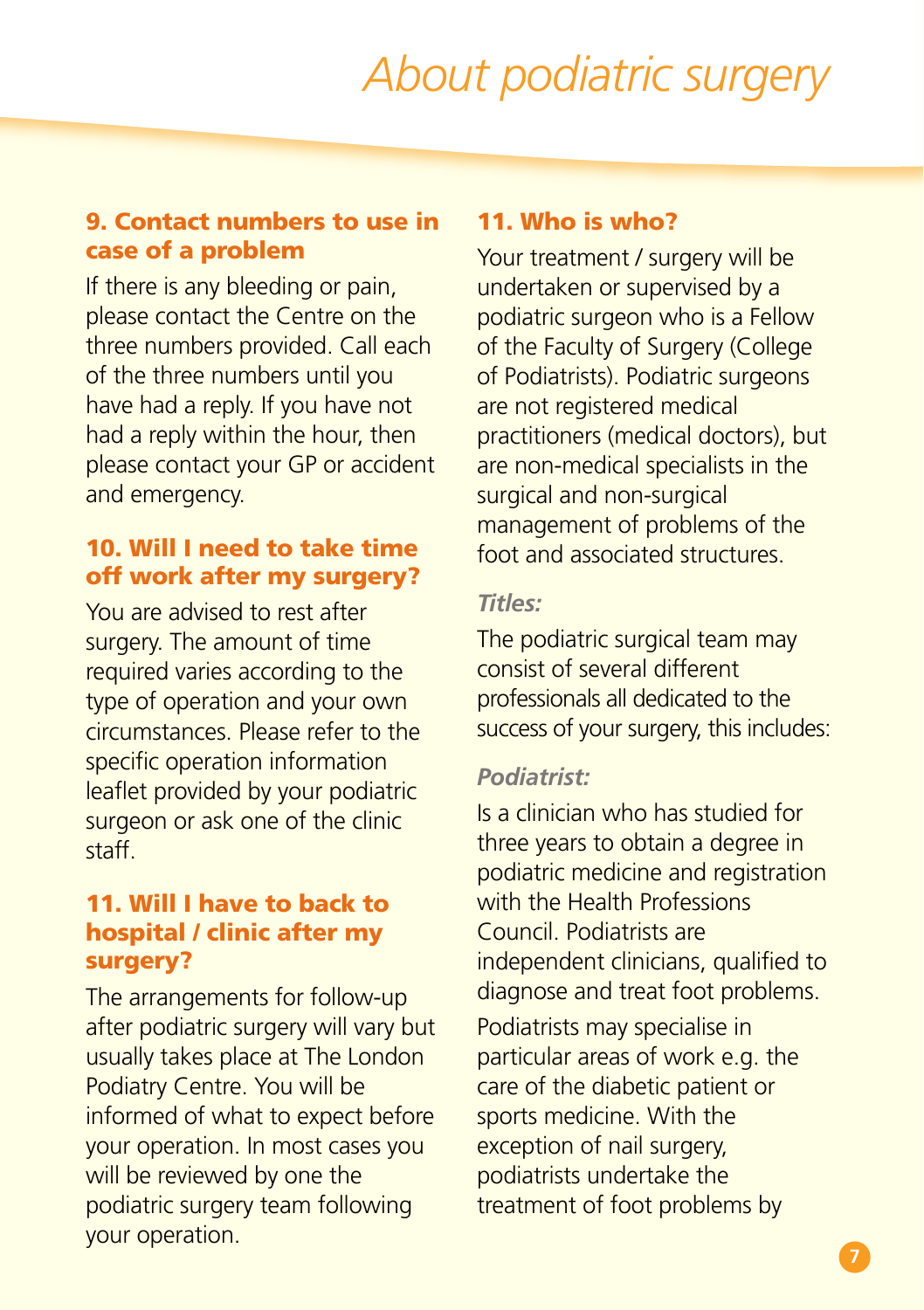non-invasive methods (until recently podiatrists were known as chiropodists).

#### *Trainee in Podiatric Surgery:*

Is a podiatrist who has studied for a further two or three years to complete the initial sections of the Faculty of Surgery exams (or obtained an MSc degree) in the theory of podiatric surgery and is undertaking a formal surgical training programme under the supervision of a Consultant Podiatric Surgeon who is an accredited Tutor of the Faculty of Surgery.

#### *Specialist Registrar (SpR) in Podiatric Surgery:*

Is a past trainee in podiatric surgery who has successfully completed and gained their Podiatric Surgical Fellowship (qualification in the practice of podiatric surgery) and is working as part of a continued training programme towards the completion of their three year post Fellowship specialist training period.

#### *Podiatric Surgeon:*

A podiatric surgeon has successfully gained both their Fellowship and a certificate of completion of training. A podiatric surgeon is a non-medically qualified specialist in the treatment of foot problems by both surgical and non-surgical methods.

#### *Consultant Podiatric Surgeon:*

After some years of practice within a health service department of podiatric surgery, a podiatric surgeon may be appointed as a consultant, i.e. the lead clinician appointed by an NHS Trust to provide a podiatric surgery service.

#### *Trainees*

The London Podiatry Centre is a training centre for the next generation of healthcare staff including podiatric surgeons.

An essential part of staff training is working with patients. Your cooperation would be appreciated but you are under no obligation to have a trainee involved in your care and you can discuss with the podiatric surgeon.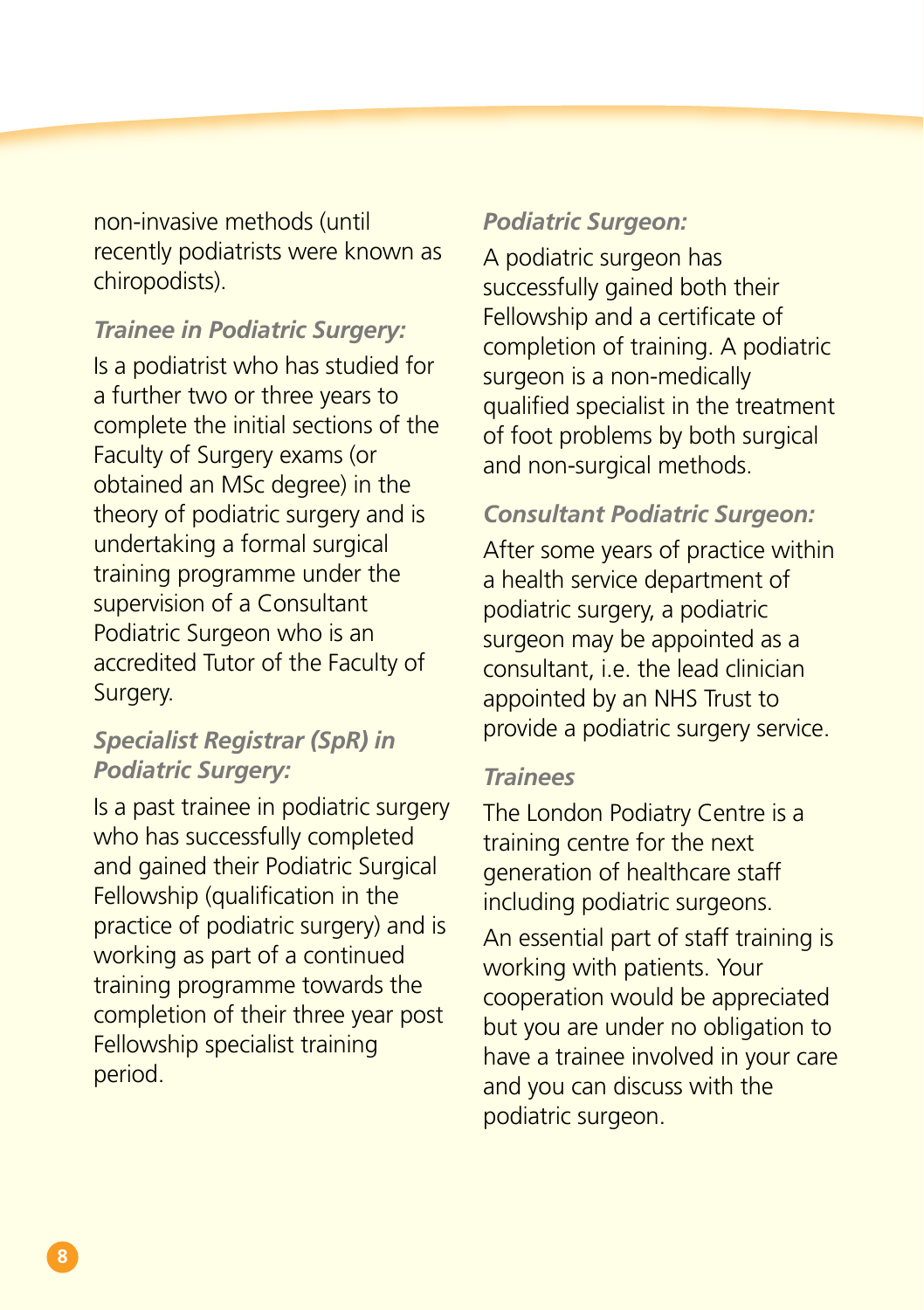### **Things to consider before having a foot operation**

**Patients seldom have problems following podiatric surgery and most are pleased with their result. Unfortunately all treatments/operations carry risks. You need to carefully consider the severity of your problem against the likely risk/benefit from any proposed surgery (for more information on understanding risks, see the BestTreatments website (http://www.besttreatments.co.uk/btuk/howtouse/7432.html)**

**This information booklet is not intended to worry you. It is hoped that by providing as much information as possible, all your pre-surgery questions are answered. If you have additional questions do not hesitate to ask a member of the team.**

**For convenience this section is laid out in alphabetical order.**

#### **Activity**

You will be required to rest after your operation. How much rest and how much you are allowed to undertake will be discussed with you before and after your surgery. Postoperative recovery times vary between patients. For an indication of this please refer to the specific operation information leaflet provided by your podiatric surgeon or ask one of the clinic staff.

#### **Alcohol consumption**

You are advised to avoid alcohol after your foot surgery, whilst on medication. Alcohol may interact with one or more of your medicines in addition to increasing the risk of falls postoperatively.

#### **Altered walking pattern**

Foot surgery may affect the way you walk. Following foot surgery, patients naturally favour the other foot. This is usually temporary, until the foot settles and you become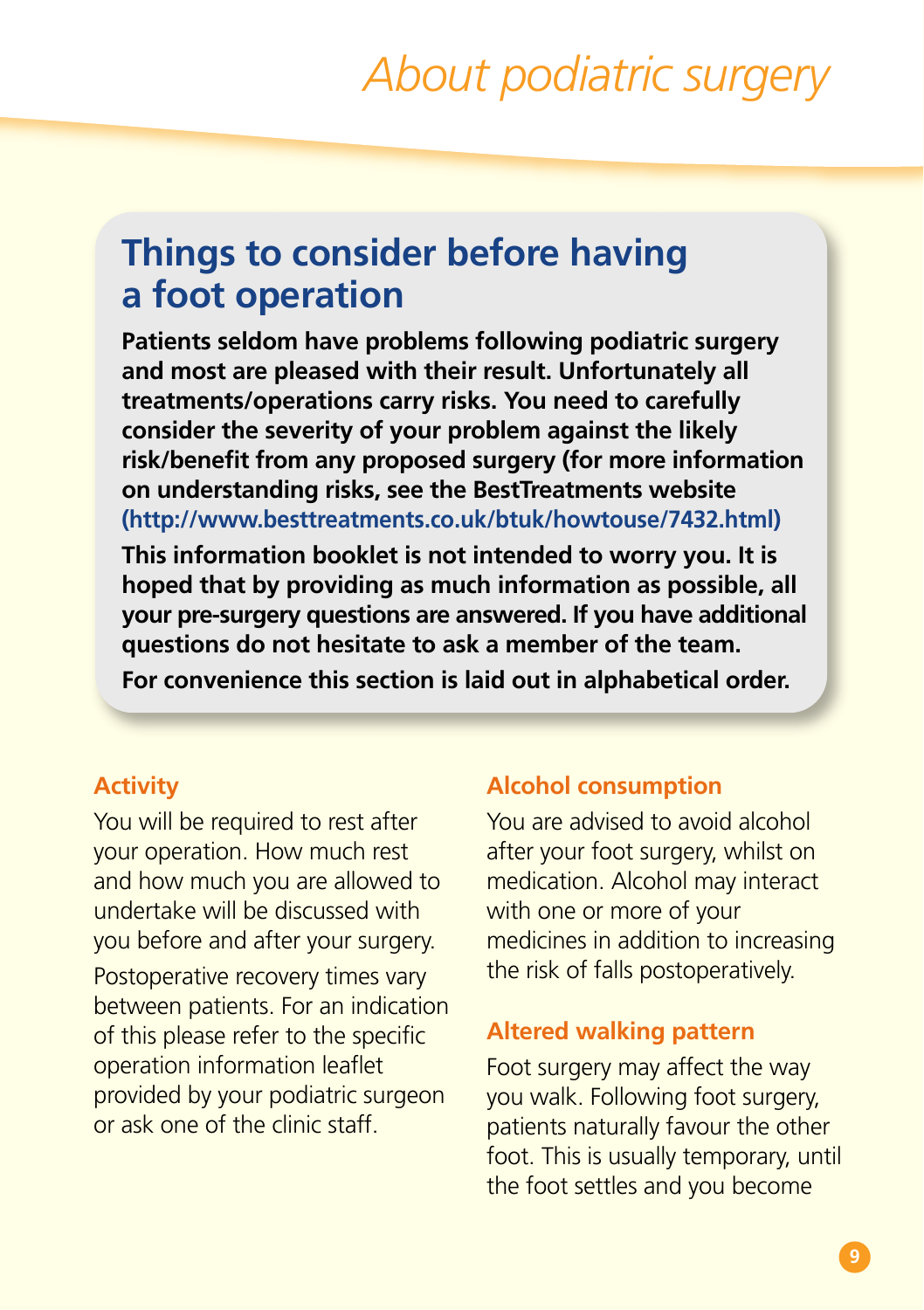accustomed to walking normally again. Sometimes we provide a foot splint to help with symptoms.

#### **Avascular necrosis**

This is where part of the bone loses its blood supply. This may occur after an operation or even from simple trauma. The bone may 'weaken' and change shape. Usually the blood supply will return to the bone with time. Sometimes the bone is damaged resulting in problems such as secondary arthritis. This is a very rare occurrence.

#### **Being awake during the operation**

If you have elected to have your operation under local anaesthetic you will be awake during your operation. Your foot / leg will be tested before you enter theatre to ensure you are pain free. We check this again once you are in theatre.

In the rare event you feel any discomfort you simply need to notify the nurse and we will be able to deal with this immediately. This is a rare event and most

patients are able to chat to one of the nursing team or listen to their music whilst the operation is being performed.

#### **Bleeding**

There will be some bleeding postoperatively but the majority of this is controlled during the operation. Infrequently, a small collection of blood in the deeper tissues may form. This occurs less than 1 per cent of the time and can be dealt with and generally settles without problems.

#### **Changing your mind**

Whilst we will have done our very best to diagnose your foot complaint and formulate an appropriate treatment plan for you, you do not have to follow this treatment plan against your wishes. Patients have the right to change their mind at any time about their treatment.

Please be assured that should you change your mind about your proposed treatment staff will do their utmost to find an alternative treatment plan that suits you hetter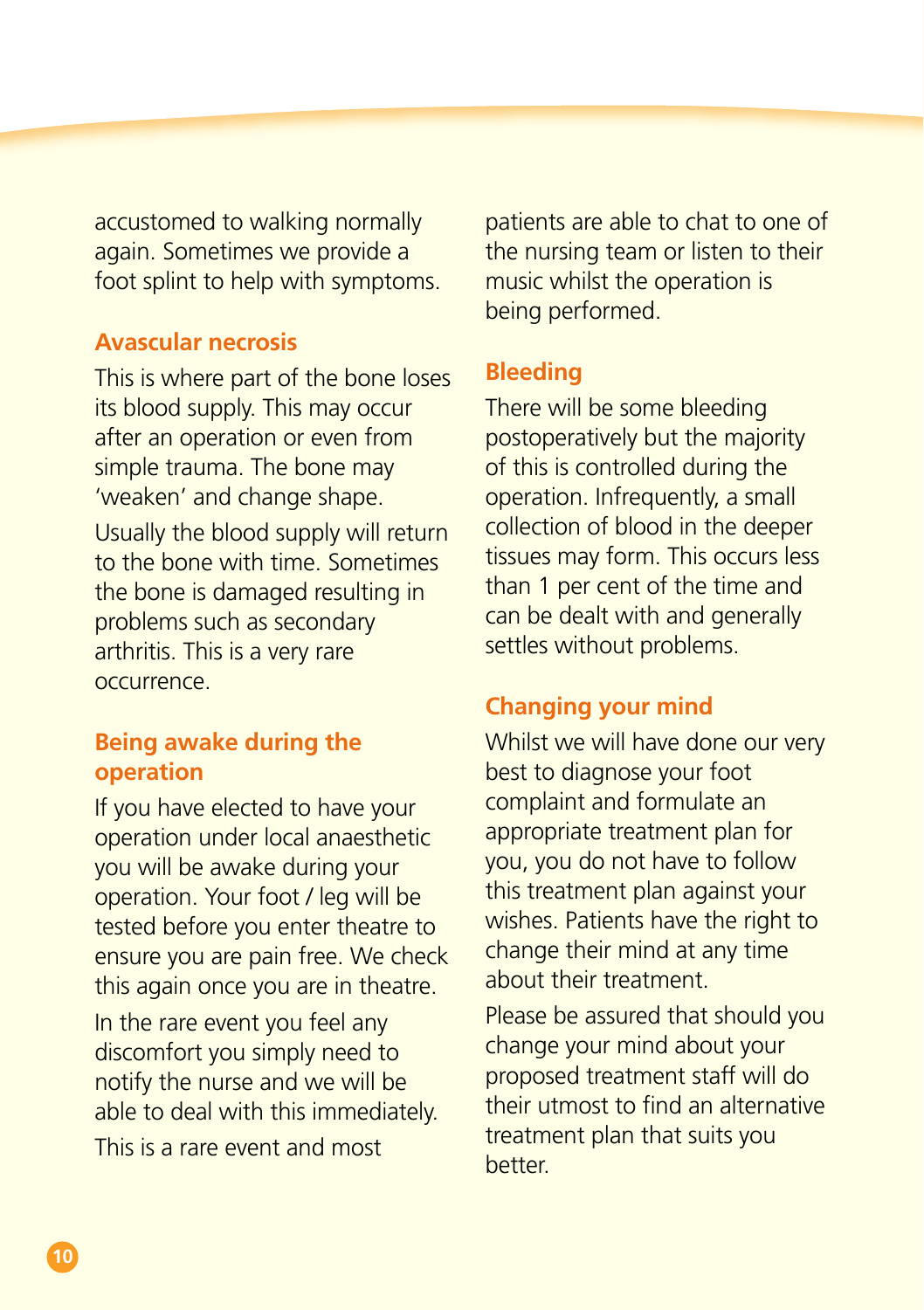#### **Chronic regional pain syndrome (reflex sympathetic dystrophy - RSD)**

This is a rare condition, which may occur even after even minor injury. It is not always associated with surgery. The condition is very uncommon and can occur after any type of operation. Persistent / chronic pain develops as well as swelling / colour changes and changes to bones of the affected limb. Treatment requires early diagnosis and referral to a pain specialist. Complete resolution of RSD may not always be possible. This is not a predictable event but fortunately uncommon (3 in 2500 – 0.01 per cent).

#### **Crutches**

Some operations will require you to use crutches post-operatively. You will be made aware of this before your surgery. If you think you will have difficulty in using crutches please let one of the team know, so that alternative walking aids can be arranged.

#### **Death**

This is extremely rare and most unlikely to happen, but as with all surgical procedures it remains a remote possibility, for example as a result of an anaphylactic shock (severe allergic reaction) to an injection. The podiatric surgery team is trained, and the department equipped, to deal with such an emergency.

#### **Delayed healing**

Although you will be given an estimate as to how long the recovery process will take; delays in healing of the soft tissue or bone can occur. Generally, the soft tissue will heal although bone sometimes does not heal properly (see non union). You should remember that the information you have been given is a guide and you should allow for this when planning your recovery.

#### **Deterioration of symptoms**

The vast majority of patients undergoing foot surgery have less discomfort following their operation. Occasionally however, some patients have no improvement of symptoms and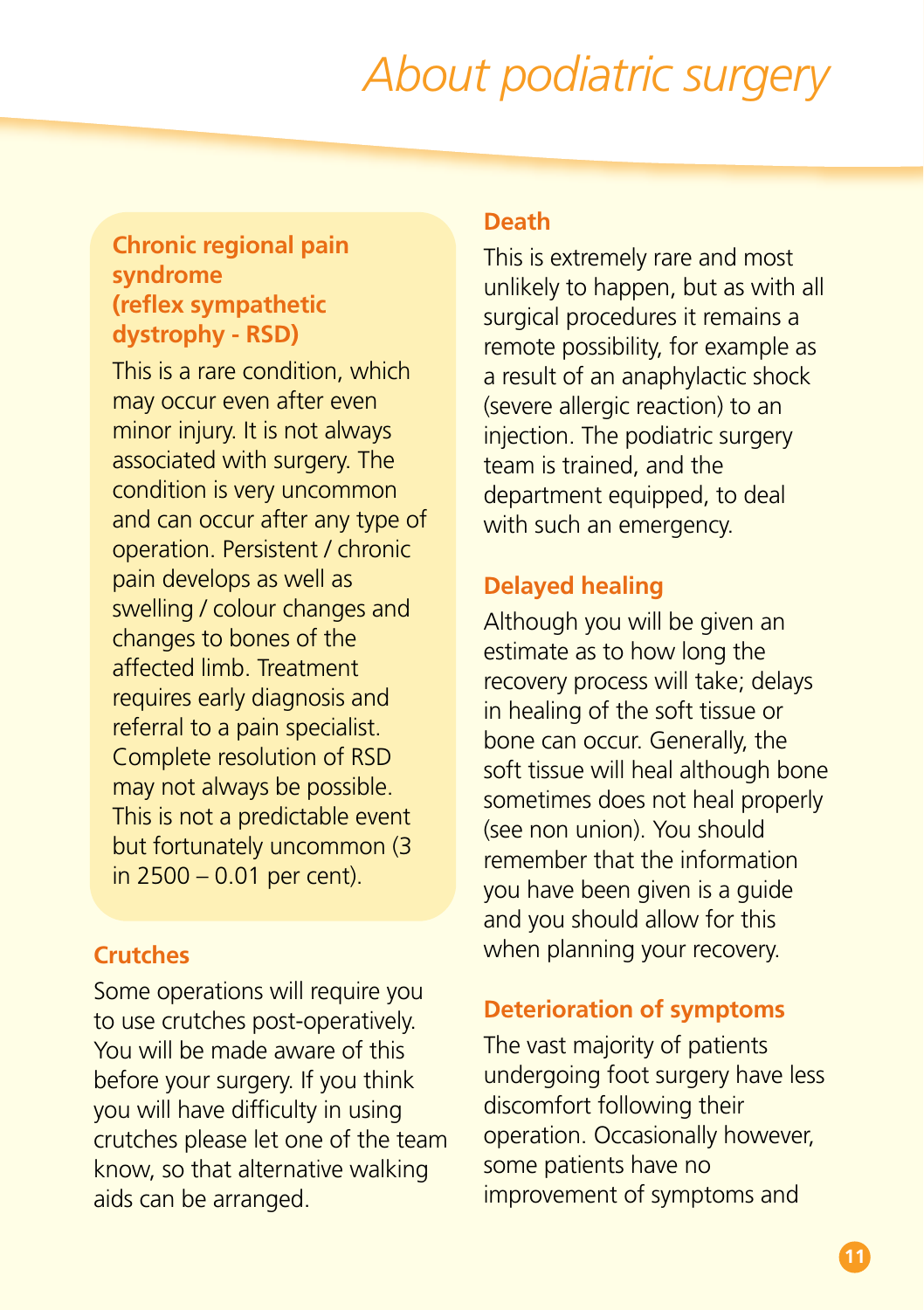more rarely, some patients have more discomfort. It is for this reason that foot surgery for cosmetic reasons is not recommended. It is always possible to have a straighter toe or foot, which hurts more.

#### **Driving**

You should not drive after your foot surgery, until advised by the Podiatric Surgeon or one of the team, as you may damage the operation site and to do so may invalidate your insurance and be an offence under the Road Traffic Act.

#### **Failure of the operation**

The important point to note is that despite the very best efforts of the team we cannot guarantee outcomes. This is true of any patient undergoing any surgery. In some operations (eg bunion surgery) full correction may not be achieved although symptoms are usually improved. Most patents are pleased with the result of their surgery.

#### **Fixation problems**

Any metalwork (pins / screw / plate / implant) used, is normally left in place. In about 10 per cent of cases, a patient's metalwork needs to be removed (if it works loose or cause irritation to the surrounding tissues). Once the bone is healed, the metalwork is not required, however unless it causes a problem we leave it in place.

#### **General anaesthetic**

General anaesthetic means you will be *'asleep'* during your operation. There is a slightly higher risk of medical complications for patients receiving general anaesthetic compared to local anaesthetic. Some patients may feel nauseous *'sick'* when they wake up from the general anaesthetic.

#### **Infection**

Infection rates are estimated at less than 2 per cent of all surgeries. If infection does develop it is generally superficial, usually treated with antibiotics and resolves very easily. However, although uncommon, infection can get deeper into the bone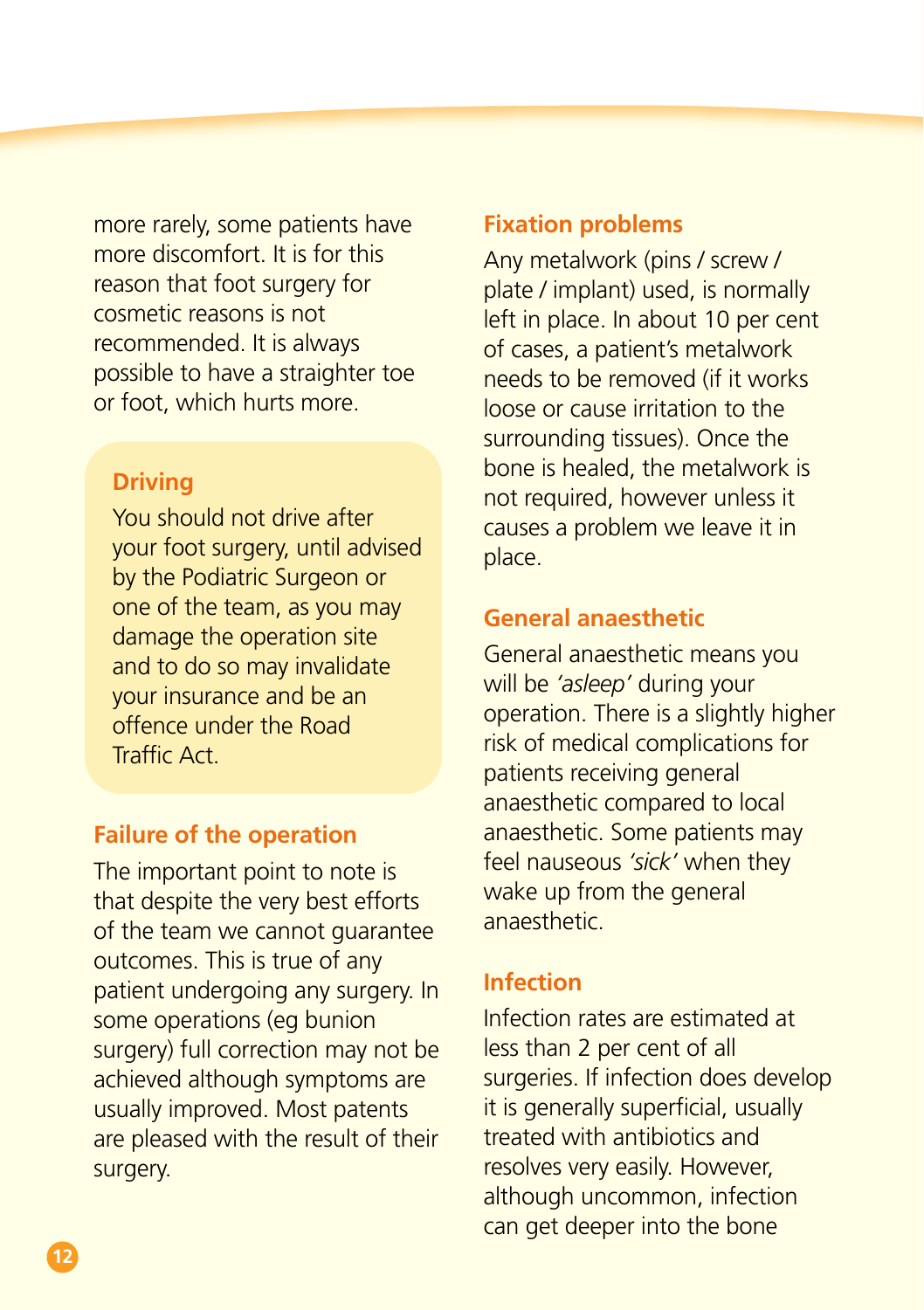which is a much more serious complication.

This may require a period of hospitalisation, possibly further surgery and a longer course of antibiotics. In rare instances, the infected bone may need removing which could affect your foot permanently. Any infection has the potential to be fatal and foot surgery is no exception. Fortunately, this is extremely rare.

#### **Joint stiffness**

Surgery near joints e.g. bunion surgery can lead to some joint stiffness. The immobilisation following surgery and healing of the deep tissues near to the joint may be the underlying cause. We will usually give you some gentle exercises to minimise this risk.

#### **Keloids**

Keloids are large unsightly scars which are raised up and may extend beyond the margins of the original wound. This is a rare type of scar. Patients may have a history of poor scar formation / keloids, although having had no

previous history of keloids does not mean you will not develop one. It is recognised that certain ethnic backgrounds may predispose to (increase the chance of developing) this type of scar e.g. Afro-Caribbean. In patients who have a history of 'keloids' we need to weigh-up very carefully the real risk of 'keloid' developing after surgery. There are some things we can try to minimise the risk but they are not 100% effective. These measures include:

- use of corticosteroid injections prior to surgery
- careful incision planning
- use of zinc creams postoperatively.

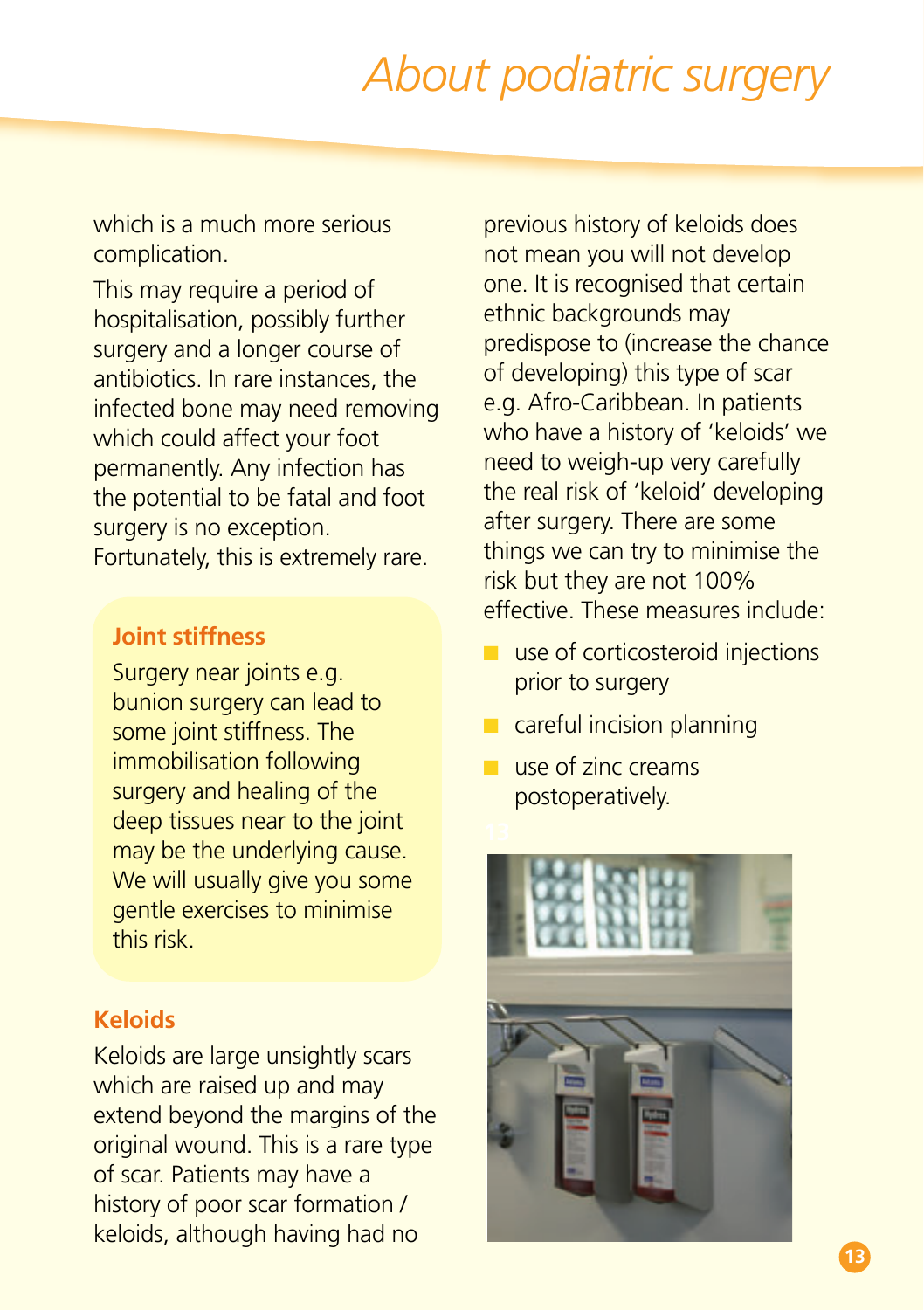#### **Local anaesthetic**

Local anaesthetics are medicines which, when injected near nerves, stop pain. Most of us have experienced a local anaesthetic at the dentist. Foot surgery is readily performed under local anaesthetic and involves injections placed either around the ankle or around the knee. After the injection has had time to work, which can take several minutes, you will not normally be able to feel pain in the area affected. A small number of patients do require additional local anaesthetic during surgery. In rare circumstances some patients do not respond to local anaesthetic injections and we cannot proceed with surgery (less than one case per 100). In these situations surgery may have to be postponed. Whilst local anaesthetic drugs are considered very safe there are some potential side-effects such as:

- allergic reaction to the anaesthetic (less than one person per 10,000)
- toxic reaction to the drug (less than one person per 2000 across all injections)
- irritation or damage to the nerves at the injections sites
- bruising around the injection site (one person in 20).

#### **Loss of sensation**

It is possible for you to lose some sensation around or away from the surgical site after surgery. Great care is taken to avoid damage to nerves and it is rare for a major nerve to be damaged. If nerve damage does occur it is more often the tiny nerves to the skin, which may leave an area of skin with reduced or altered sensation. This loss of sensation can sometimes recover with time but this is not always the case.

#### **Loss of tissue / part of foot / limb**

This would be a very rare complication for the vast majority of patients having foot surgery.

However it is possible for injury to blood vessels and/or serious infection to lead to loss of tissue which can involve some or all of the foot. The risk of this for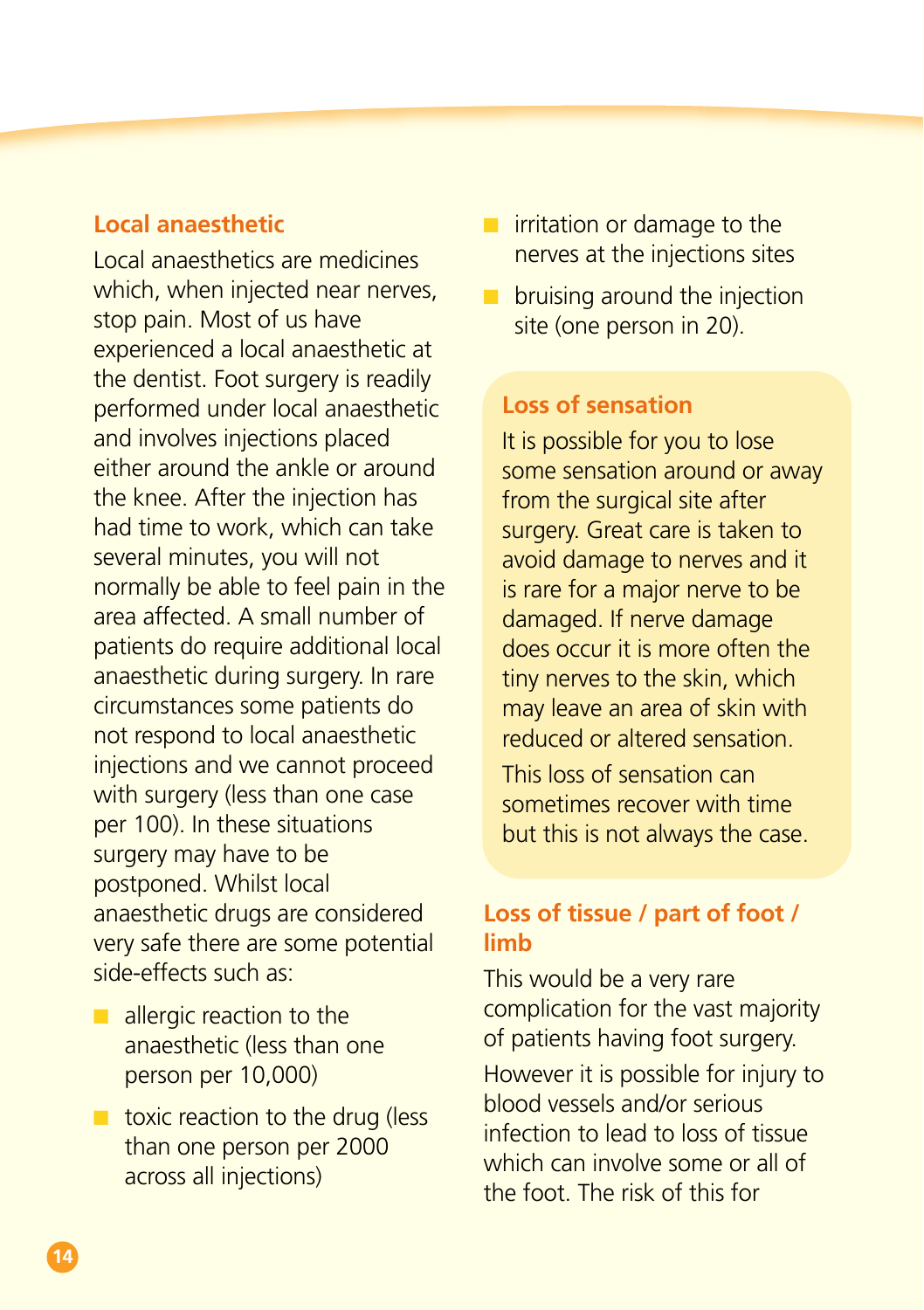healthy patients would be much less than 1 per cent.

#### **Metatarsalgia**

This refers to discomfort under the ball of the foot (metatarsal heads). Surgery to the foot may alter the pressure under the forefoot and increase discomfort here.

Sometimes this is treated with shoe inserts and rarely by further surgery.

#### **Non-union**

This term refers to the situation where bone fails to fuse (join) together as planned. The percentage risk varies greatly depending on the bone or joint in question e.g. Bunion surgery risk is less than 1 per cent and major joint fusion such as talo-navicular joint (big joint near ankle) risk is higher around 10 – 20 per cent. If this situation occurs we may:

- allow more time for the bones to knit together
- re-operate on the bone / joint using a graft of bone from another part of your foot / body
- do nothing if there are no symptoms as a result.

#### **Numbers of operations performed**

In most cases your consultant or podiatric surgeon, whose care you are under will have performed a large number of the same operation for which you have been scheduled. In some circumstances however the consultant may have only performed a very small number of such operations. This might be for example if your operation is not something that is commonly required to be performed. Also sometimes the combinations of different operations necessary to fix your foot may not be commonly required.

#### **On-call availability**

The London Podiatry Centre provides an out of hours emergency service for patients who have undergone surgery. You can call the Centre for advice during normal working hours and the departmental number is at the end of this booklet.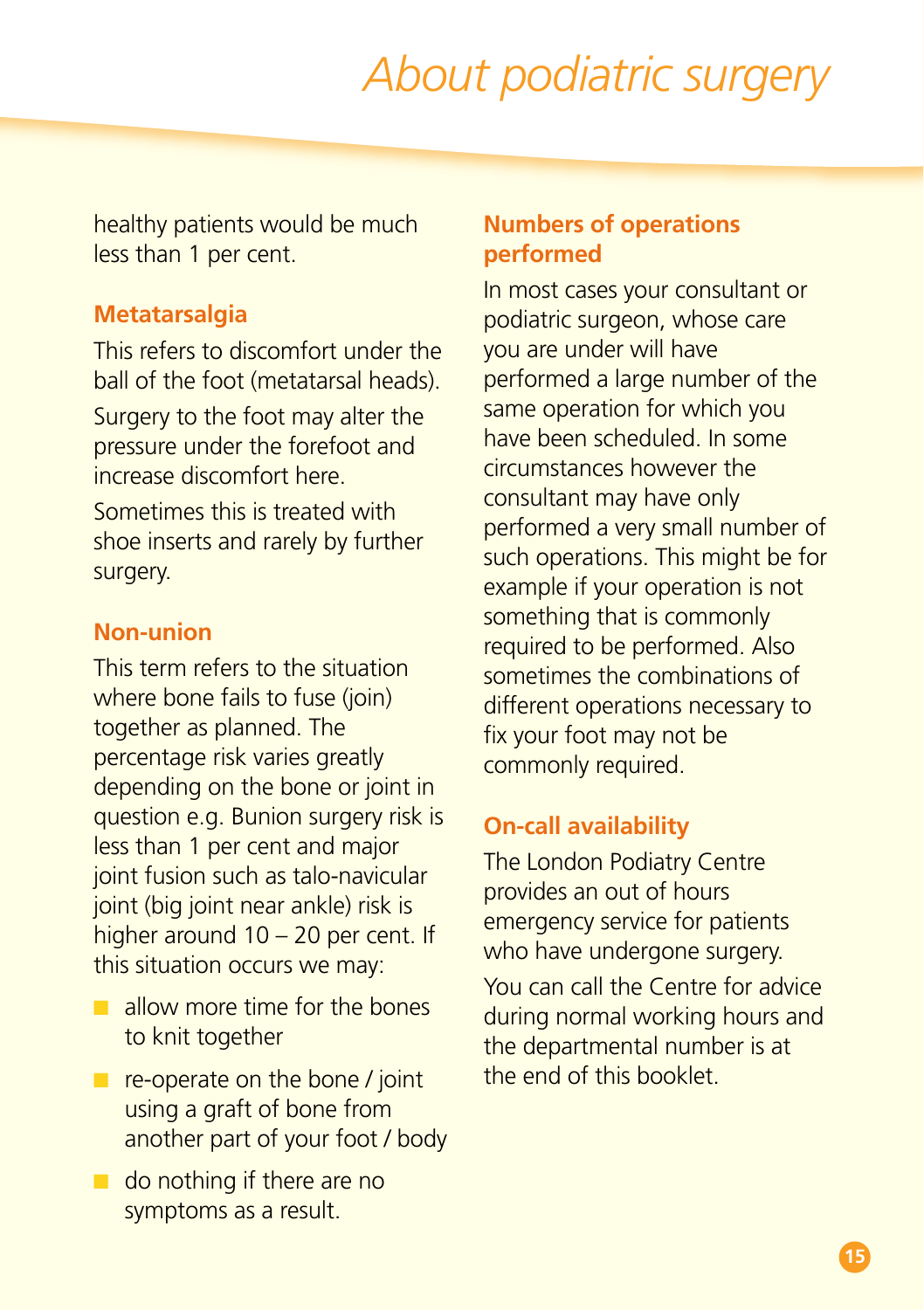#### **Oral contraceptive medication**

Certain (oestrogen containing) oral contraceptive medications are associated with a slight increased risk of thrombosis.

You may wish to discuss the implications of this with one of the podiatric surgical team or your own GP.

Stopping oral contraceptives means you are at risk of pregnancy unless alternative contraceptive measures are taken. Continuing with some types of oral contraceptives may mean you are at an increased risk of a blood clot.

#### **Pain**

It is difficult to predict how much pain you will suffer after the operation as this is variable between patients. Generally, the first night is the worse night but advances with local anaesthetics and pain medication means that this can be managed if not avoided.

#### **Pain medication**

You may be advised to take medicines after your operation to help control postoperative pain.

#### **Postoperative pain**

Most people find they have mild to moderate pain after their surgery.

The level of pain varies between individuals according to pain threshold and what medications patients are able to take. You will be provided with instructions on what to do should you have any problems immediately after your surgery.

#### **Recurrence of the original problem**

It is possible for a problem to recur postoperatively for a number of operations. For example a bunion corrected and looking perfect at two weeks postoperatively may deteriorate overtime. Recurrence varies greatly for individual operations.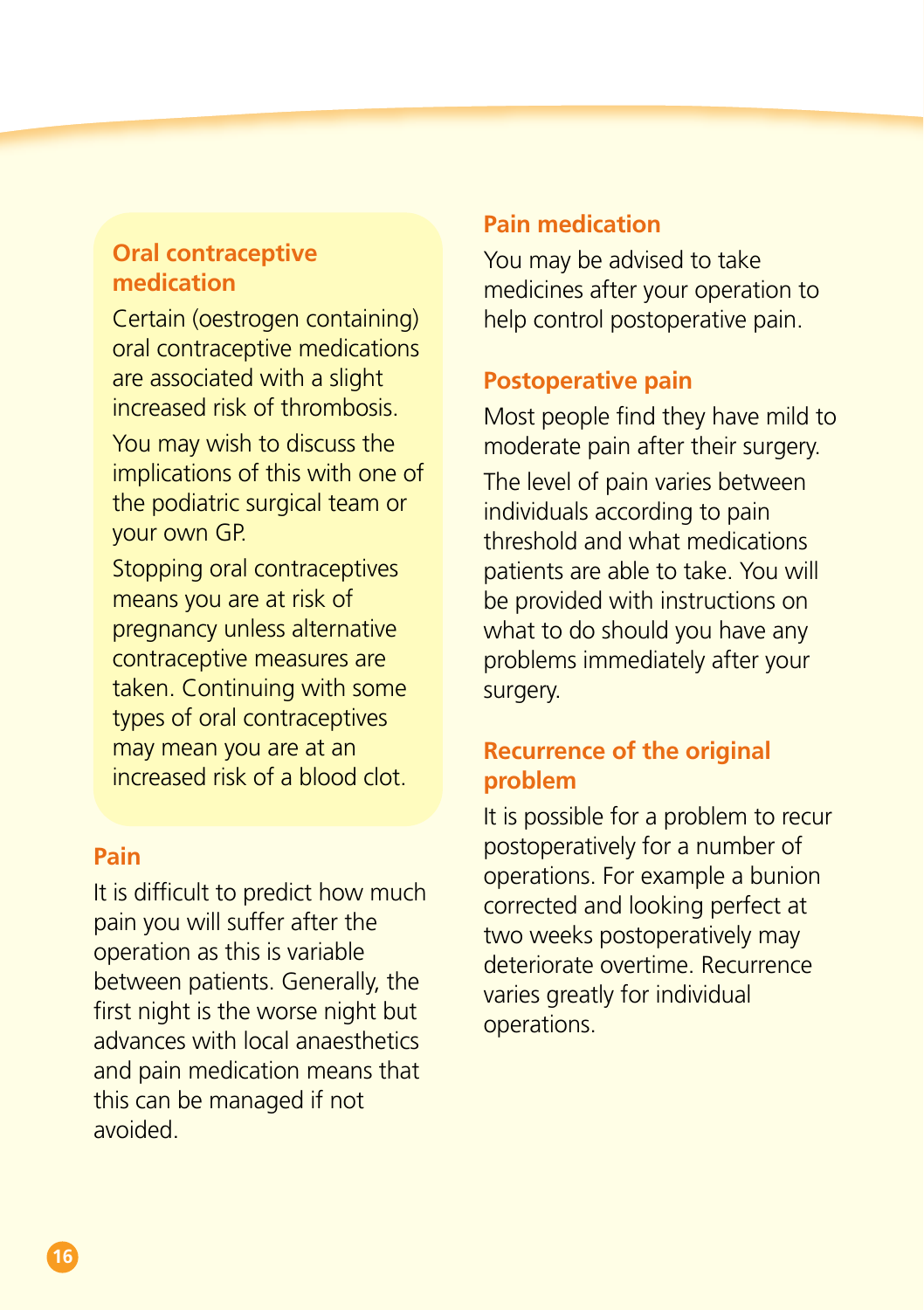#### **Rest**

You are strongly advised to rest after your surgery. Resting with your foot elevated with an ice pack over the ankle will greatly reduce pain and swelling.

#### **Scars**

All surgery will create scars. Great care is taken to minimise the scar you will have by carefully placing the incision and taking great care during your operation. Some people will have a discomfort, nerve entrapment or thickening of the scar. These are uncommon, generally short term and, if they occur, they are often related to postoperative infection or to a predisposition to problem scars (see also Keloids). The vast majority of patients have minimal cosmetic defect from their scars. If you have any concerns please speak with one of the team for further advice

#### **Second opinion**

We are very happy to arrange for you to have a second opinion regarding your diagnosis or

proposed treatment at any stage. Please notify one of our staff if you feel you would like a second opinion. Seeking a second opinion does not mean we will not treat you if you decide you wish to continue to receive care from within our department.

#### **Secondary arthritis**

Some operations, generally joint fusions, lead to an increased risk of arthritis developing in adjacent joints. This is termed "*secondary arthritis".* Fusion operations are generally performed to deal with pain from arthritic joints beyond salvage or because of instability in the foot. This can place more stress on adjacent joints increasing the risk of secondary arthritis in these joints.

#### **Shoe difficulty**

Although every effort is made to give as good a result as possible, you may still have difficulty with shoes and, in rare cases, have less shoe choice after the operation.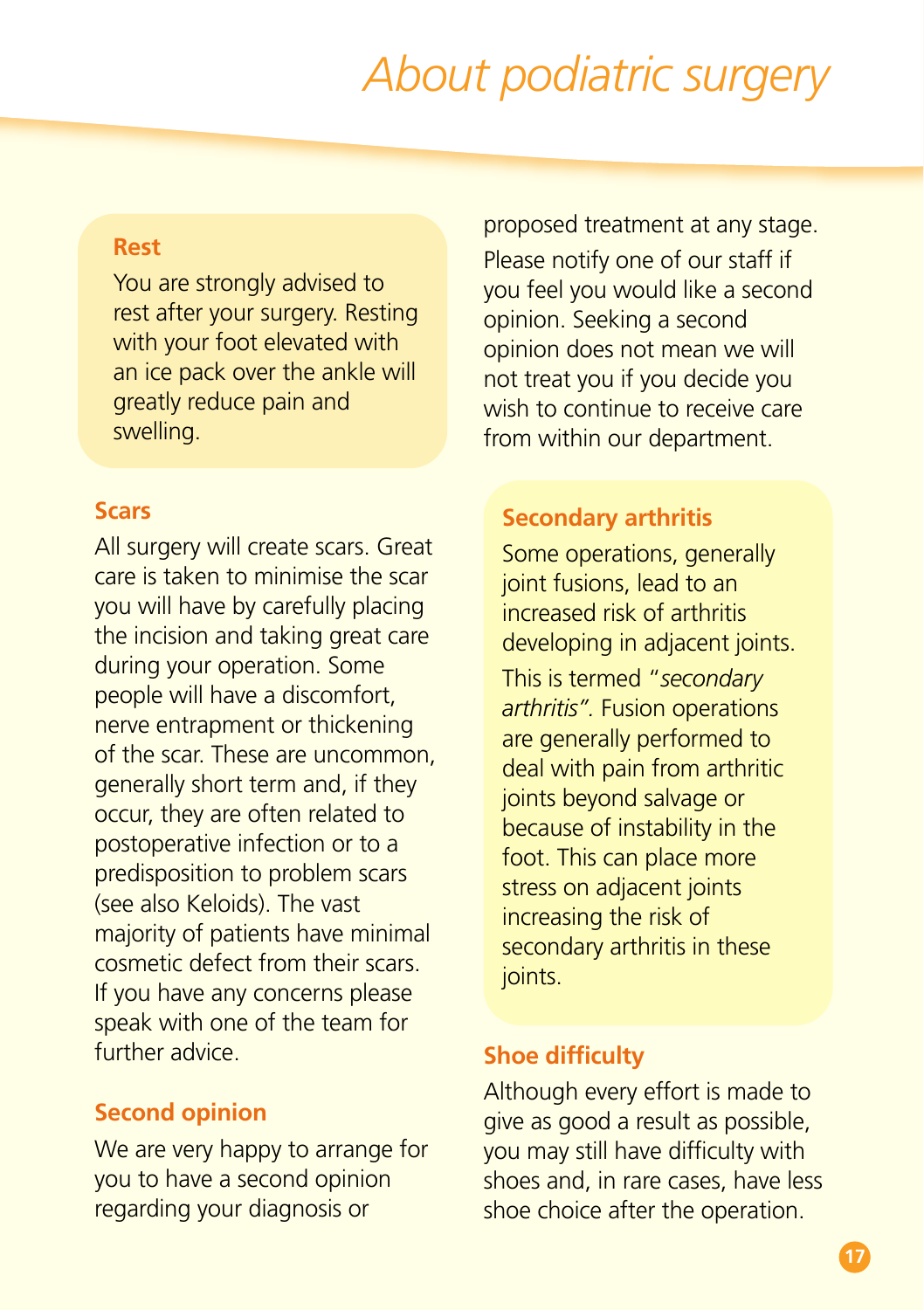#### **Smoking**

Smoking has the following adverse effects in relation to surgery:

- delays wound healing
- is associated with failure of bones to fuse ('knit together'). Risk increase 2.7 times more compared with a non-smoker
- is associated with increased risk of thrombosis.

#### **Swelling**

Swelling is always present after surgery as it is part of the normal healing process. Swelling may be minimised by following the postoperative instructions issued to you by the team. Some patients experience prolonged swelling of the foot after surgery (5-10 per cent). Smaller operations usually give rise to minimal swelling whereas larger operations may be associated with greater swelling for longer duration. In a few cases, swelling may be present long term but this is usually painless although can affect shoe fit.

#### **Success / failure rates**

Many patients wish to know the overall success rates of individual operations.

Sometimes we are able to provide this information based on our own audit data.

Sometimes however, where it is a more unusual operation, statistics may be based on those from the literature. All operations carry risks and patients must accept this fact before electing to proceed with surgery.

#### **Thrombosis**

Thrombosis has been the subject of much discussion recently in relation to flying. A thrombosis is a clot which most often forms in veins of the lower legs e.g. 'Deep Vein Thrombosis'. Risk factors for thrombosis are:

- previous history of thrombosis
- individual predisposition
- smoking
- certain drugs (e.g. some types of oral contraceptives)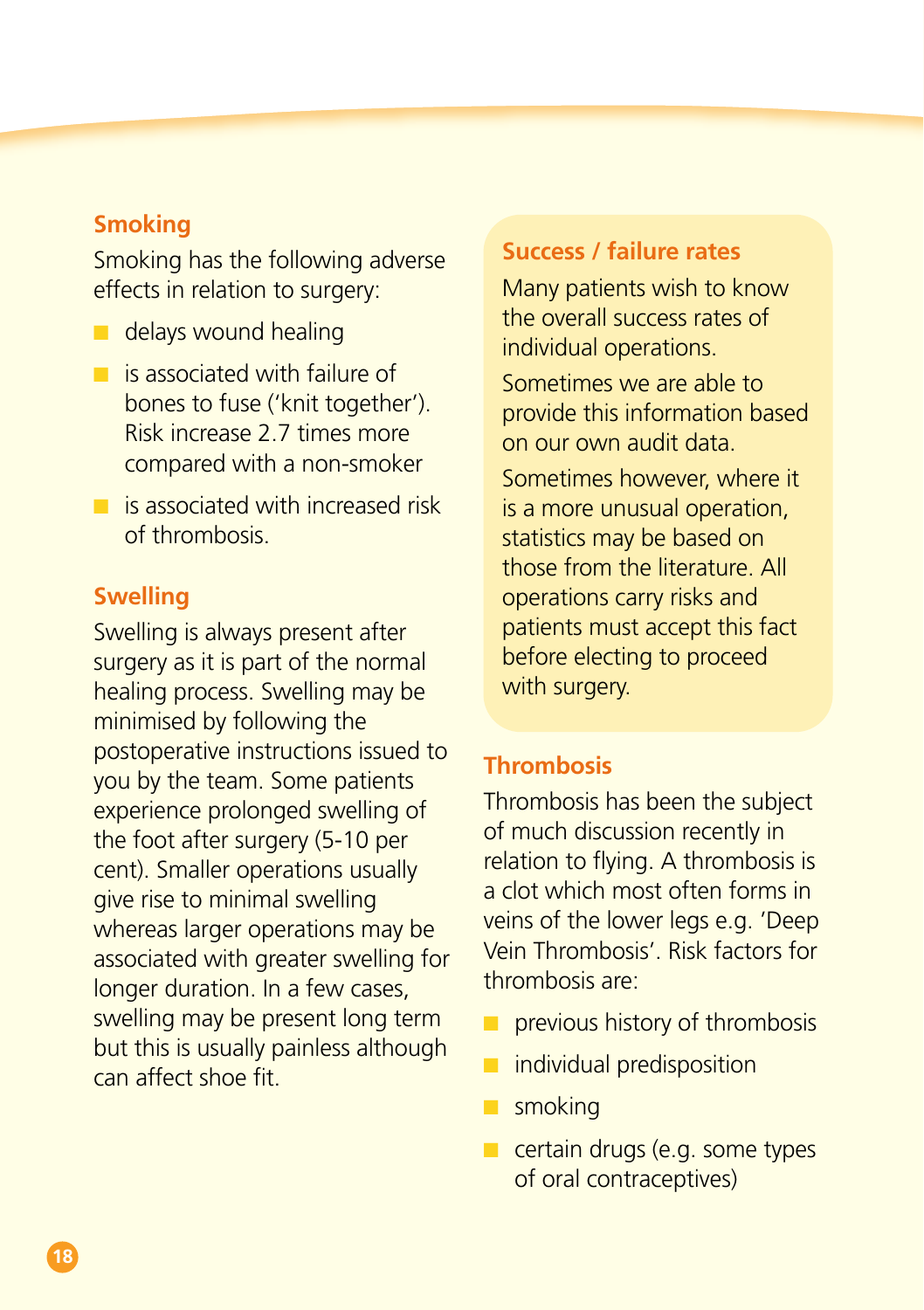- damage to vessels and tissue (e.g. surgery)
- immobilisation (including recent air travel i.e. within in previous two weeks).

The post surgery thrombosis risk has been calculated at 0.5 per cent, however the more risk factors you possess the greater the chance of a clot forming. In patients with a history of clots, medicines to help reduce the risk of the further clots following your surgery will be arranged. In other circumstances you should reduce what risk factors you can by:

- stop smoking at least four weeks prior to you operation and until you are recovered
- avoid medicines which predispose to clots e.g. oral contraceptives (in discussion with your GP, who will advise you of alternative measures of contraception)
- follow the exercise regime as recommended by your podiatric surgeon or the team.

#### **Trainees**

The London Podiatry Centre is a training centre for the next generation of healthcare staff including podiatric surgeons. An essential part of staff training is working with patients. Your cooperation would be appreciated but you are under no obligation to have a trainee involved in your care and you can discuss with the podiatric surgeon.

#### **Uneventful recovery**

The vast majority of patients who undergo foot surgery under the care of a Podiatric surgeon have an uneventful experience and are pleased with the result of their surgery. This booklet is designed to make sure that patients are fully aware of the potential for complications despite their low frequency. Some patients may feel more anxious being provided with this information but it is hoped that the number is low.